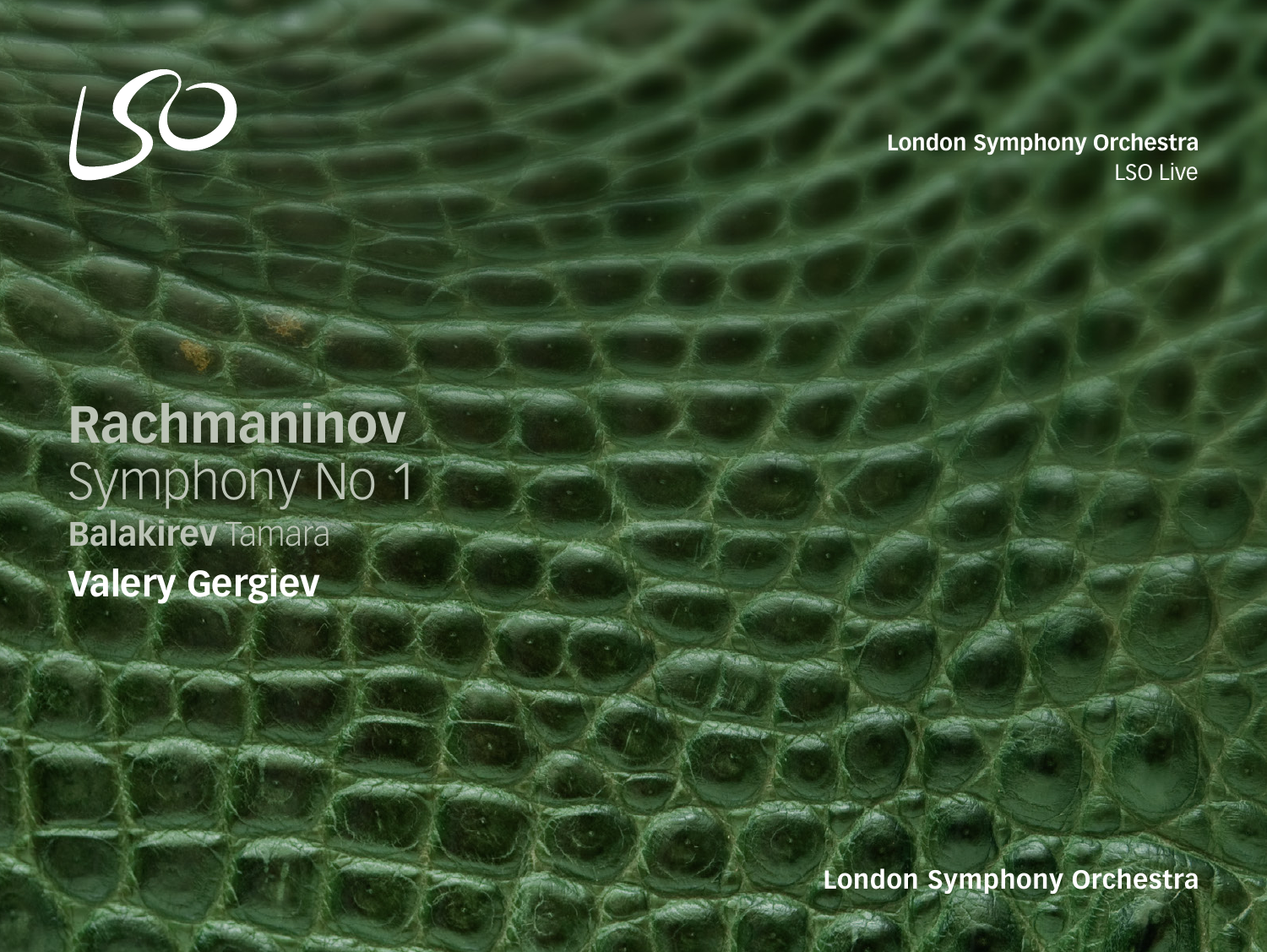# **Sergei Rachmaninov (1873–1943)**

Symphony No 1 in D minor, Op 13 (1895)

# **Mily Balakirev (1837–1910)**

Tamara (1867–1882)

# **Valery Gergiev London Symphony Orchestra**

# **Rachmaninov – Symphony No 1**

- 1 i. Grave Allegro non troppo 13'35''
- 2 ii. Allegro animato 7'03''
- 3 iii. Larghetto 9'24''
- 4 iv. Allegro con fuoco 11'44''
- 5 **Balakirev Tamara** 19'36''

Total time 61'22''

Recorded live in DSD 128fs, 19 February 2015 at the Barbican, London

**James Mallinson** producer *Classic Sound Ltd* recording, editing and mastering facilities **Jonathan Stokes** for *Classic Sound Ltd* balance engineer, audio editor, mixing and mastering **Neil Hutchinson** for *Classic Sound Ltd* recording engineer

© 2016 London Symphony Orchestra, London UK <sup>P</sup> 2016 London Symphony Orchestra, London UK

## **Page Index**

- 3 English notes
- 5 French notes
- 7 German notes
- 9 Conductor biography
- 10 Orchestra personnel list
- 11 LSO biography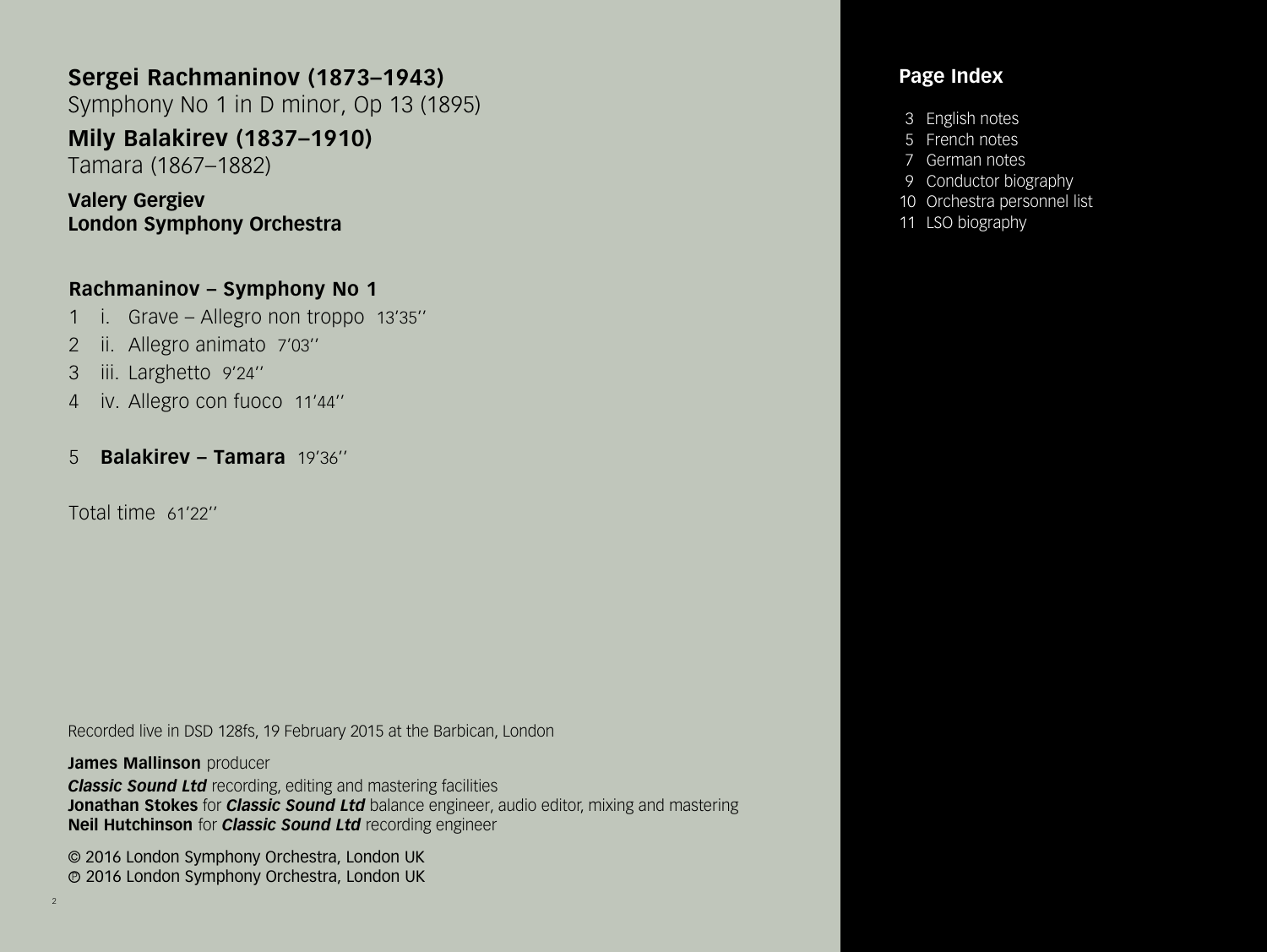# **Programme Notes**

#### **Sergei Rachmaninov (1873–1943) Symphony No 1 in D minor, Op 13 (1895)**

Rachmaninov's star shone brightly at the beginning of his career. He was barely twenty when his oneact opera *Aleko*, composed as a graduation exercise from the Moscow Conservatory, was praised by Tchaikovsky and performed at the Bolshoi. He had also already composed his First Piano Concerto. Following two smaller-scale orchestral pieces, *The Rock* and the *Fantasy on Gypsy Themes*, he felt ready to tackle the most demanding orchestral form. He devoted most of 1895 to composing his enormously ambitious First Symphony, a work that would surpass everything he had yet achieved. 'I believed I had opened up entirely new paths', he recalled many years later.

The work was accepted for performance by Belyayev, founder and patron of the Russian Symphony Concerts in St Petersburg, a series devoted to the promotion of new Russian music under the joint direction of Rimsky-Korsakov and Glazunov. Perhaps Rachmaninov would have done better to get his symphony performed in Moscow, where he was better known, but he was no doubt pleased at the thought of a prestigious first performance in St Petersburg, where Glazunov had already conducted a performance of *The Rock*. The symphony, however, was another matter: both Rimsky-Korsakov and Glazunov expressed doubts about it, and although Glazunov was a fine composer and all-round musician, he was not an inspiring conductor, and certainly not the man to bring out the best in music which he didn't particularly like. The symphony's rehearsals were completely inadequate (there were two other first

performances also on the programme) and the performance on 27 March 1897 is one of music's most notorious disasters. Rachmaninov cowered outside the hall, barely able to recognise his own music. As always happens when a new work fails, the composer gets all the blame, rather than the conductor (who, other failings aside, may have been drunk). Most reviews were scathing. Rachmaninov's self confidence was shattered and he was unable to compose any important new work until the Second Piano Concerto in 1901 (though he was very active in other fields during this period, when he laid the foundations for his career as a pianist and conductor).

At various times Rachmaninov thought of revising the symphony, but when he emigrated in 1918 the score was left behind in Russia and subsequently disappeared. It was only in 1944 that the original orchestral parts were rediscovered, allowing the symphony to be reconstructed and performed in Moscow on 17 October 1945. Two things became clear when the symphony was brought back to life: that this was the boldest and most interesting Russian symphony in the decade after Tchaikovsky's *Pathétique*, and that its hostile reception changed the course of Rachmaninov's composition, for he never again allowed himself the expression of such raw passion and such blatantly tragic gestures.

Like Tchaikovsky, Rachmaninov creates drama by contrasting thematic groups of very different character, but the unity of the symphony is ensured by a cyclic form and thematic cross-references that are always clearly audible. Each movement begins with the same four-note figure. In the first movement it is followed immediately by an ominous

descending figure in the lower strings. This is the symphony's recurrent motto theme, which in various transformations is heard in many of the subsequent themes.

Throughout the symphony there is a striking contrast between themes of an almost liturgical character and themes with the inflections of gypsy music. This polarity has been interpreted as the reflection of a personal drama in Rachmaninov's life. The score has a dedication 'To A.L.' and the grim inscription from St Paul, 'Vengeance is mine, I shall repay'. This is also the epigraph to Tolstoy's *Anna Karenina*, the story of a passionate woman driven to destruction. 'A.L.' is almost certainly Anna Lodïzhenskaya, the part-gypsy wife of a friend; but nothing certain is known about Rachmaninov's relations with her, and their story is still shrouded in mystery. What we do know is that in his last work, the *Symphonic Dances*, Rachmaninov recalled the motto theme of his First Symphony in a golden shimmer of sound: whatever experience lay behind the symphony, it was still very much present in Rachmaninov's mind at the end of his life.

#### **Programme note © Andrew Huth**

#### **Sergei Rachmaninov (1873–1943)**

'Melody is music,' wrote Rachmaninov, 'the basis of music as a whole, since a perfect melody implies and calls into being its own harmonic design.' The Russian composer, pianist and conductor's passion for melody was central to his work, clearly heard in his *Rhapsody on a Theme of Paganini*, a brilliant

and diverse set of variations on a tune by the great 19th-century violinist and composer Niccolò Paganini.

Although the young Sergei's father squandered much of the family inheritance, initially he invested wisely in his son's musical education. In 1882 the boy received a scholarship to study at the St Petersburg Conservatory, but further disasters at home hindered his progress and he moved to study at the Moscow Conservatory. Here he proved an outstanding piano pupil and began to study composition. Rachmaninov's early works reveal his debt to the music of Rimsky-Korsakov and Tchaikovsky, although he rapidly forged a personal, richly lyrical musical language, clearly expressed in his Prelude in C sharp minor for piano (1892). His First Symphony (1897) was savaged by the critics, which caused the composer's confidence to evaporate. In desperation he sought help from Dr Nikolai Dahl, whose hypnotherapy sessions restored Rachmaninov's self-belief and gave him the will to complete his Second Piano Concerto, widely known through its later use as the soundtrack for the classic film *Brief Encounter*. Thereafter, his creative imagination ran free to produce a string of unashamedly romantic works divorced from newer musical trends. He left Russia shortly before the October Revolution in 1917, touring as pianist and conductor and buying properties in Europe and the United States.

#### **Profile © Andrew Stewart**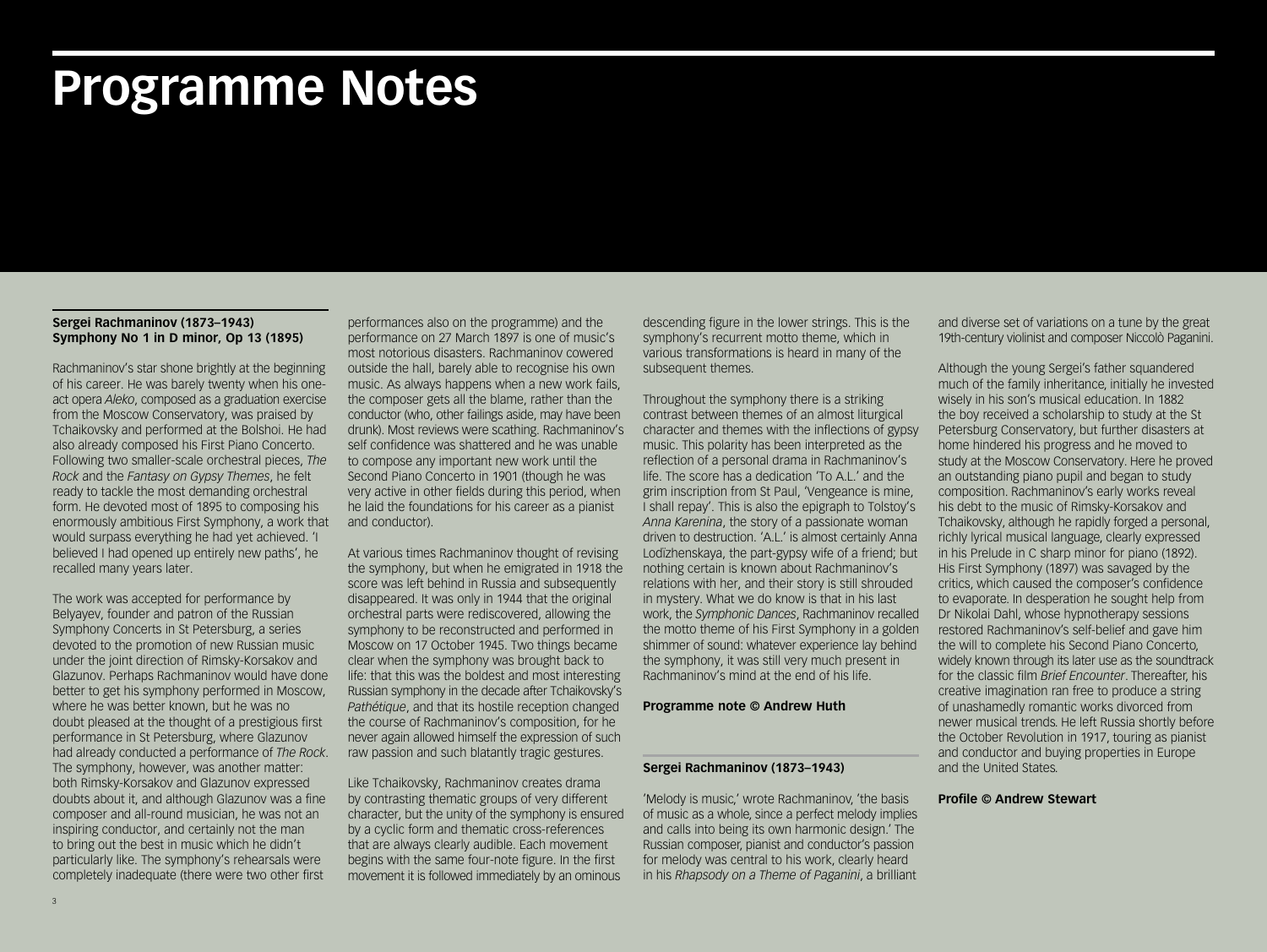#### **Mily Balakirev (1837–1910) Tamara (1867–1882)**

Balakirev first visited the Caucasus in 1862 and was thrilled by the dramatic landscapes, the people and their music. One result of this visit was *Islamey*, the fiendishly difficult 'oriental fantasy' for piano that he composed in autumn of 1869. Then came *Tamara*, the symphonic poem eventually completed only in 1882, and which is often considered his masterpiece.

*Tamara* takes its title from a poem by Mikhail Lermontov (1814–41) describing a deep gorge in northern Georgia through which flows the river Terek. Overlooking the gorge is a high tower in which lives the princess Tamara, 'as beautiful as a heavenly angel, as evil and cunning as a demon'. A passing traveller is drawn to this tower as if by a spell, and is there welcomed by Tamara, dressed in brocade and pearls and lying on a soft couch. 'Strange, wild sounds echoed throughout the night', and it seemed that within Tamara's tower 'a hundred passionate youths and girls had come together on their wedding night to the sounds of wailing at a sumptuous funeral'. But as the first light of dawn comes over the mountains, an eerie silence falls. The river rushes on, seeming to weep as a corpse is carried along by its waters. From a window of the tower there is a flutter of white and a whispered farewell, 'such a tender farewell, the voice was so sweet, it seemed to promise an ecstatic meeting, a loving caress'.

The oriental style pioneered by Glinka in his opera *Ruslan and Lyudmila*, and then developed to a high level by Balakirev and his followers, featured two main elements: a sinuous type of slow melody,

often heavily ornamented and with augmented intervals, and fast dance measures with much repetition, often accompanied by lavish percussion. In *Tamara* these features are essential to illustrating the atmosphere and narrative course of the poem. The opening is nature painting, evoking the river gorge; from this there gradually emerges the first of Tamara's themes on rising woodwind. There is a feeling of gathering doom as further themes add detail and colour to the narrative. The syncopations and rhythmic dislocations, the sheer frenzy, even hysteria, of some passages, are as disturbing as they are exciting.

#### **Programme note © Andrew Huth**

#### **Mily Balakirev (1837–1910)**

Mily Balakirev grew up down the Volga river from Moscow, in the provincial city of Nizhny Novgorod. But it was St Petersburg that beckoned, and the young Balakirev's musical ambitions drove him to abandon his mathematical studies and pursue the artistic life in Russia's cultural capital. His decision was quickly validated and the young composer rose to prominence in the city's thriving intellectual community, eventually becoming part of a group known as "The Five". Together with Alexander Borodin, César Cui, Modest Mussorgsky, and Nikolai Rimsky-Korsakov, these young musicians rallied against the bourgeois musical establishment, championing the untempered creative spirit of the autodidact and the inherent value of Russia's rich folk culture.

Because of his experience Balakirev took on the unofficial role of mentor to the group but became somewhat of an authoritarian. He would reject outright any musical opinion that differed from his own, which led to all of the Five's music sounding increasingly similar and more like his own. These personal insecurities, magnified in a personality prone to bouts of intense depression, led to a nervous breakdown in 1871, when Balakirev abandoned all aspects of his musical life to find solace in the Russian Orthodox Church. He also resigned from the directorship of the Free Music School in St Petersburg and found a comfortable position as a railway clerk away from the city. By this point he had stopped composing altogether. He eventually returned five years later to resume his duties as director and began to write music in a style similar to his younger days, but tragically lacking in passion. He retired in 1895 and devoted his remaining years to composition.

#### **Profile © Mark Parker**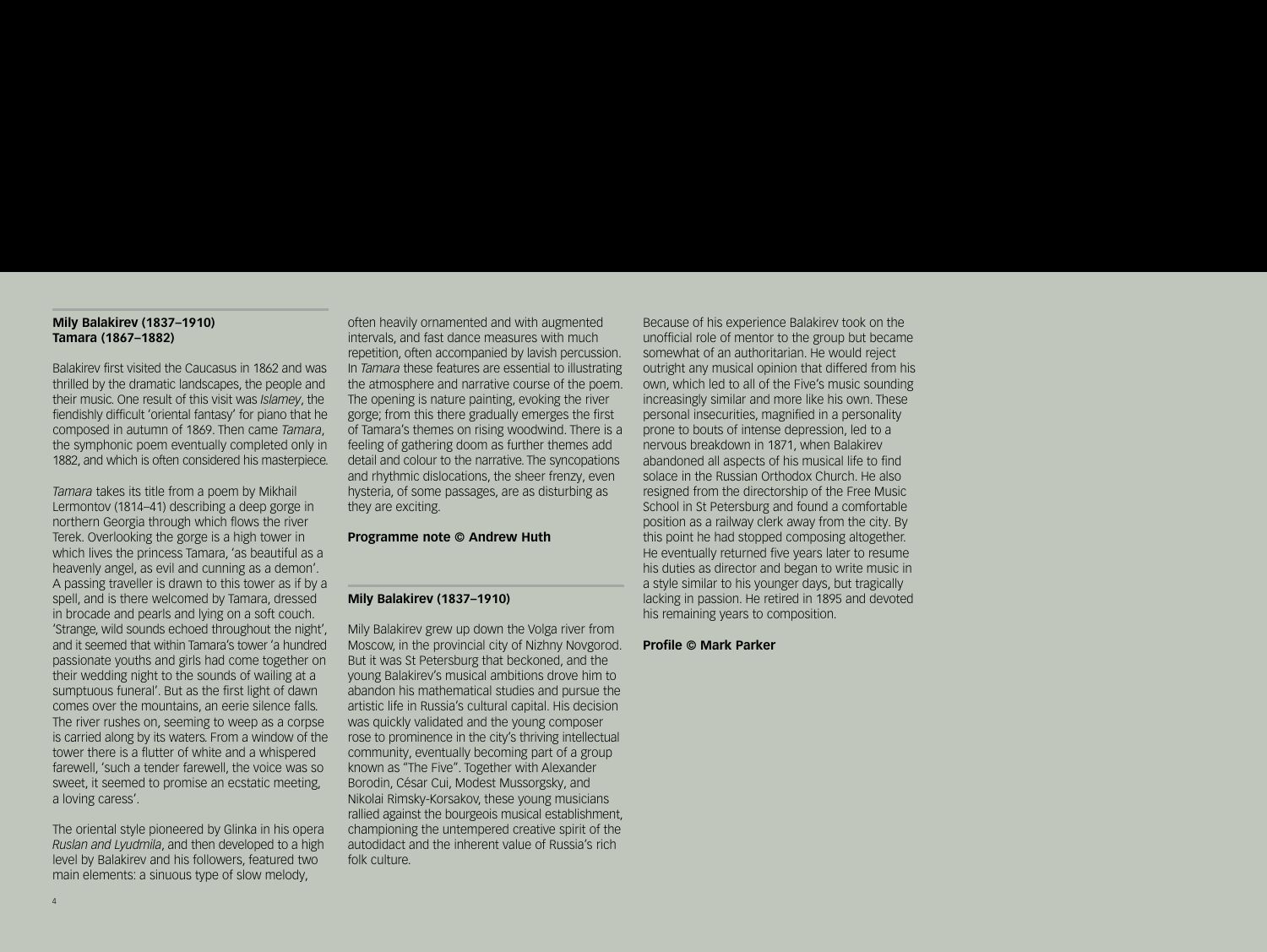# **Notes de programme**

#### **Sergueï Rachmaninov (1873-1943) Symphonie n° 1, en ré mineur, op. 13 (1895)**

Au début de la carrière de Rachmaninov, son étoile brillait avec éclat. Il avait à peine vingt ans lorsque son opéra en un acte *Aleko*, composé comme devoir de fin d'études au conservatoire de Moscou, lui valut les louanges de Tchaïkovski et fut présenté au Bolchoï. Il avait déjà composé son *Premier Concerto pour piano*. Après deux pages orchestrales plus modestes, *Le Rocher* et le *Caprice bohémien*, il se sentait prêt à aborder la forme orchestrale la plus exigeante. Il consacra la majeure partie de l'année 1895 à écrire sa *Première Symphonie*, une partition extrêmement ambitieuse qui surpasserait tout ce qu'il avait composé jusqu'alors. « Je crois que j'ai ouvert des chemins entièrement nouveaux », rappellerait-il de nombreuses années plus tard.

Belaïev accepta de donner l'œuvre dans le cadre des Concerts symphoniques russes à Saint-Pétersbourg, série de concerts qu'il avait créée et dont il était le mécène et qui, sous la direction conjointe de Rimski-Korsakov et Glazounov, se consacrait à la promotion de la nouvelle musique russe. Peut-être Rachmaninov aurait-il mieux fait de faire jouer sa symphonie à Moscou, où il était plus connu, mais certainement fut-il séduit à l'idée du prestige que représentait une création à Saint-Pétersbourg, où Glazounov avait déjà dirigé une exécution du *Rocher*.

Avec la symphonie, toutefois, le défi était tout autre : Rimski-Korsakov et Glazounov avaient tout deux émis des doutes sur l'œuvre et, bien que Glazounov fût un bon compositeur et un musicien complet, ce n'était pas un chef inspiré ; et il n'était certainement pas en mesure de donner le meilleur dans une musique qu'il n'appréciait guère. Les répétitions de la symphonie furent tout à fait insuffisantes (il y avait deux autres créations au programme) et le concert, le 27 mars 1897, fut l'un des désastres les plus notoires de l'histoire de la musique. Rachmaninov, qui ne reconnaissait pour ainsi dire pas son œuvre, se réfugia à l'extérieur de la salle. Comme c'est toujours le cas lorsqu'une pièce nouvelle est mal reçue, le compositeur s'attira tous les blâmes, plutôt que le chef (lequel, en plus d'autres carences, semble avoir été ivre). La plupart des critiques se montrèrent cinglantes. Rachmaninov perdit toute confiance en lui-même et fut dans l'incapacité de produire aucune œuvre nouvelle d'importance jusqu'au *Deuxième Concerto pour piano* en 1901 (durant cette période, il resta toutefois très actif dans d'autres domaines, posant les bases de sa carrière de pianiste et de chef).

A plusieurs reprises, Rachmaninov envisagea de réviser la symphonie mais, lorsqu'il émigra en 1918, il laissa derrière lui la partition, qui par la suite fut égarée. Le matériel d'orchestre original ne fut retrouvé qu'en 1944, rendant possible la reconstitution de la symphonie et son exécution à Moscou le 17 octobre 1945. Deux éléments apparurent clairement lorsque la partition fut rendue à la vie : d'une part, qu'il s'agissait de la symphonie russe la plus hardie et la plus intéressante dans la décennie suivant la *Pathétique* de Tchaïkovski et, d'autre part, que sa réception hostile avait changé le cours de la carrière de compositeur de Rachmaninov, qui ne s'était plus jamais autorisé l'expression d'une passion aussi brute et d'élans aussi ouvertement tragiques.

A l'instar de Tchaïkovski, Rachmaninov crée le drame en confrontant deux groupes thématiques aux caractères très tranchés, mais assure également l'unité de la symphonie par une forme cyclique et des références thématiques croisées entre les mouvements, toujours clairement perceptibles. Chaque mouvement débute par la même figure de quatre notes. Dans le premier mouvement, ce motif est suivi immédiatement par une figure descendante menaçante aux cordes graves. Il s'agit du motif cyclique de la symphonie, que l'on retrouve sous diverses transformations dans nombre de thèmes ultérieurs.

D'un bout à l'autre, la symphonie déploie un contraste saisissant entre des thèmes au caractère presque liturgique et d'autres présentant des inflexions tsiganes. On a interprété cette polarité comme le reflet d'un drame personnel vécu par Rachmaninov. La partition est dédiée « à A. L. » et porte cette sinistre citation de saint Paul, « La vengeance est mienne, je me vengerai. » Cette phrase est également placée en exergue d'*Anna Karénine* de Tolstoï, histoire d'une femme passionnée poussée à la destruction. « A. L. » est très certainement Anna Lodijenskaïa, l'épouse d'un ami, qui avait du sang tsigane ; on ne sait rien avec certitude quant aux relations que Rachmaninov entretenait avec cette femme, et leur histoire reste nimbée de mystère. Mais nous savons une chose : dans sa dernière œuvre, les *Danses symphoniques*, Rachmaninov rappelle le thème cyclique de sa *Première Symphonie* dans un chatoiement doré de sons : quelle que soit l'expérience personnelle que cache la symphonie, elle était toujours très présente à l'esprit du compositeur à la fin de sa vie.

#### **Notes de programme © Andrew Huth**

#### **Sergueï Rachmaninov (1873-1943)**

« La mélodie, c'est la musique », écrivit Rachmaninov, « c'est la base de la musique tout entière, car une mélodie parfaite implique et fait surgir son propre schéma harmonique. » La passion du compositeur, pianiste et chef d'orchestre russe pour la mélodie fut capitale pour son œuvre, comme en témoigne à l'évidence sa *Rhapsodie sur un thème de Paganini*, série de variations pleines de brio et de diversité sur un air du grand violoniste et compositeur du XIXe siècle Niccolò Paganini.

Bien que le père du jeune Sergueï ait dilapidé une bonne part de l'héritage familial, il eut au commencement la sagesse d'investir sur l'éducation musicale de son fils. En 1882, le jeune garçon obtint une bourse pour aller étudier au conservatoire de Saint-Pétersbourg, mais de nouvelles catastrophes familiales mirent un frein à ses progrès et il déménagea afin de poursuivre son apprentissage au conservatoire de Moscou. Il s'y révéla comme un élève de piano très doué et y commença l'étude de la composition. Les premières œuvres de Rachmaninov révèlent sa dette à l'égard de la musique de Rimski-Korsakov et Tchaïkovski, même s'il s'est rapidement forgé un langage musical personnel, éminemment lyrique, qui s'exprime avec évidence dans le *Prélude pour piano en ut dièse mineur* (1892). Sa *Première Symphonie* (1897) fut éreintée par la critique, ce qui anéantit son assurance. Dans son désespoir, le compositeur chercha secours auprès du Dr Nikolaï Dahl, qui par des séances d'hypnose rétablit sa confiance en lui-même et suscita sa volonté de composer le *Deuxième Concerto pour piano*, appelé à une célébrité planétaire par son apparition ultérieure dans la bande-son de Brève Rencontre, un classique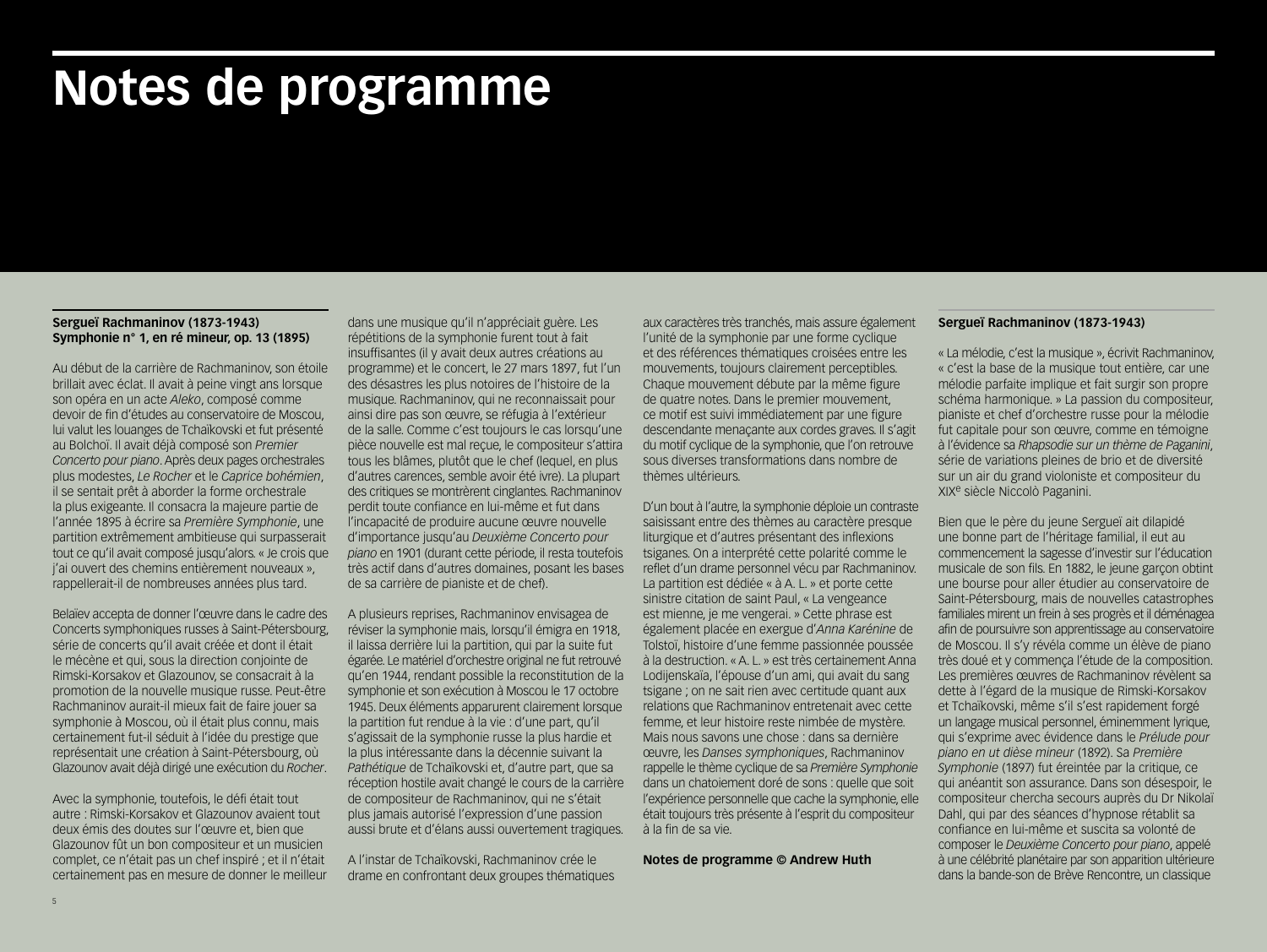du cinéma. Par la suite, l'imagination créatrice de Rachmaninov se déploya sans ambages dans une succession d'œuvres délibérément romantiques, qui tournaient le dos aux courants musicaux les plus modernes. Il quitta la Russie peu avant la révolution d'Octobre en 1917, donnant des concerts comme pianiste et chef d'orchestre et achetant des propriétés en Europe et aux Etats-Unis.

#### **Portrait © Andrew Stewart**

#### **Mili Balakirev (1837-1910) Tamara (1867-1882)**

Balakirev séjourna pour la première fois dans le Caucase en 1862 et s'enthousiasma pour les paysages spectaculaires qu'il y découvrit, ainsi que pour les habitants et leur musique. Il en résulta notamment *Islamey*, la « fantaisie orientale » pour piano d'une redoutable difficulté qu'il composa en automne 1869. Vint ensuite *Tamara*, poème symphonique qu'il ne devait achever qu'en 1882, que l'on considère souvent comme son chef-d'œuvre.

Le titre de *Tamara* provient d'un poème de Mikhaïl Lermontov (1814-1841) situé au nord de la Géorgie, dans les gorges profondes où coule la rivière Terek. Surplombant ces gorges se dresse une haute tour, dans laquelle vit la princesse Tamara, « aussi belle qu'un ange du ciel, aussi méchante et perfide qu'un démon ». Un voyageur de passage est attiré par la tour, comme ensorcelé. Tamara l'y accueille, parée de brocart et de perle, couchée sur un divan moelleux. « Des sons étranges et sauvages retentissent à travers la nuit », et il semble qu'à l'intérieur de la

tour de Tamara « une centaine de jeunes gens et de jeunes filles ardents sont réunis pour leur nuit de noces, tandis que s'élèvent les gémissements de somptueuses funérailles ». Mais, tandis qu'apparaissent les premières lueurs de l'aube sur les montagnes, un silence sinistre se fait. La rivière gronde ; elle semble pleurer lorsque ses flots font dériver un corps. Une fenêtre de la tour s'éclaire d'une lueur, et l'on entend murmurer un adieu, « un si tendre adieu, d'une voix si douce, comme si elle promettait un rendez-vous d'extase, les caresses de l'amour ».

Le style oriental dont Glinka avait été le pionnier dans son opéra *Rousslan et Lioudmila*, et que Balakirev et ses disciples avaient porté à un niveau élevé, se caractérise par deux éléments principaux : un type de mélodies lentes et sinueuses, souvent richement ornementées et présentant des intervalles augmentés, et des rythmes de danses rapides avec de nombreuses répétitions, souvent accompagnés d'une percussion luxuriante. Dans *Tamara*, ces éléments sont essentiels pour brosser l'atmosphère et traduire le déroulement narratif du poème. Le début est une peinture de la nature, évoquant les gorges de la rivière ; de là émerge peu à peu le premier des thèmes associés à Tamara, sur des figures ascendantes des bois. On a le sentiment que les destins funestes s'accumulent, tandis que de nouveaux thèmes ajoutent détails et couleurs au récit. Les syncopes et les dislocations du rythme, la pure frénésie, voire l'hystérie de certains passages, sont tout aussi dérangeants qu'ils sont galvanisants.

**Notes de programme © Andrew Huth**

#### **Mili Balakirev (1837-1910)**

Mili Balakirev grandit au bord de la Volga, en aval de Moscou, dans la ville provinciale de Nijni Novgorod. Mais c'est Saint-Pétersbourg qui l'attira, et les ambitions musicales du jeune Balakirev l'y poussèrent à abandonner ses études de mathématiques et à s'engager dans la vie artistique de la capitale culturelle de la Russie. Cette décision porta bientôt ses fruits, et le jeune compositeur commença à se faire remarquer dans la communauté intellectuelle

florissante de la ville, jusqu'à former le groupe dit « des Cinq » avec Alexandre Borodine, César Cui, Modest Moussorgski et Nikolaï Rimski-Korsakov. Ces jeunes musiciens s'élevaient contre l'establishment musical bourgeois, défendant la créativité sans entraves des autodidactes et les valeurs intrinsèques de la riche culture populaire russe.

En raison de son expérience, Balakirev devint le mentor officieux du groupe, montrant un certain autoritarisme. Il se mit à rejeter abruptement toute opinion musicale qui différait de celles qu'il défendait, si bien que toute la musique des Cinq se mit à sonner de plus en plus comme la sienne. Ces angoisses personnelles, attisées par une propension aux symptômes dépressifs, aboutirent à une dépression nerveuse en 1871 ; Balakirev abandonna alors tous les aspects de sa carrière musicale et trouva du réconfort auprès de l'Eglise orthodoxe russe. Il démissionna également de ses fonctions de directeur de l'Ecole de musique libre de Saint-Pétersbourg et obtint un poste confortable d'employé de bureau aux chemins de fer, loin de la ville. A cette époque, il avait complètement cessé de composer. Cinq ans plus tard, il finit par reprendre son poste de directeur. Il recommença à écrire de la

musique dans un style proche de celui de ses jeunes années, mais la passion lui faisait cruellement défaut. Il prit sa retraite en 1895 et consacra ses dernières années à la composition.

#### **Portrait © Mark Parker**

*Traduction : Claire Delamarche*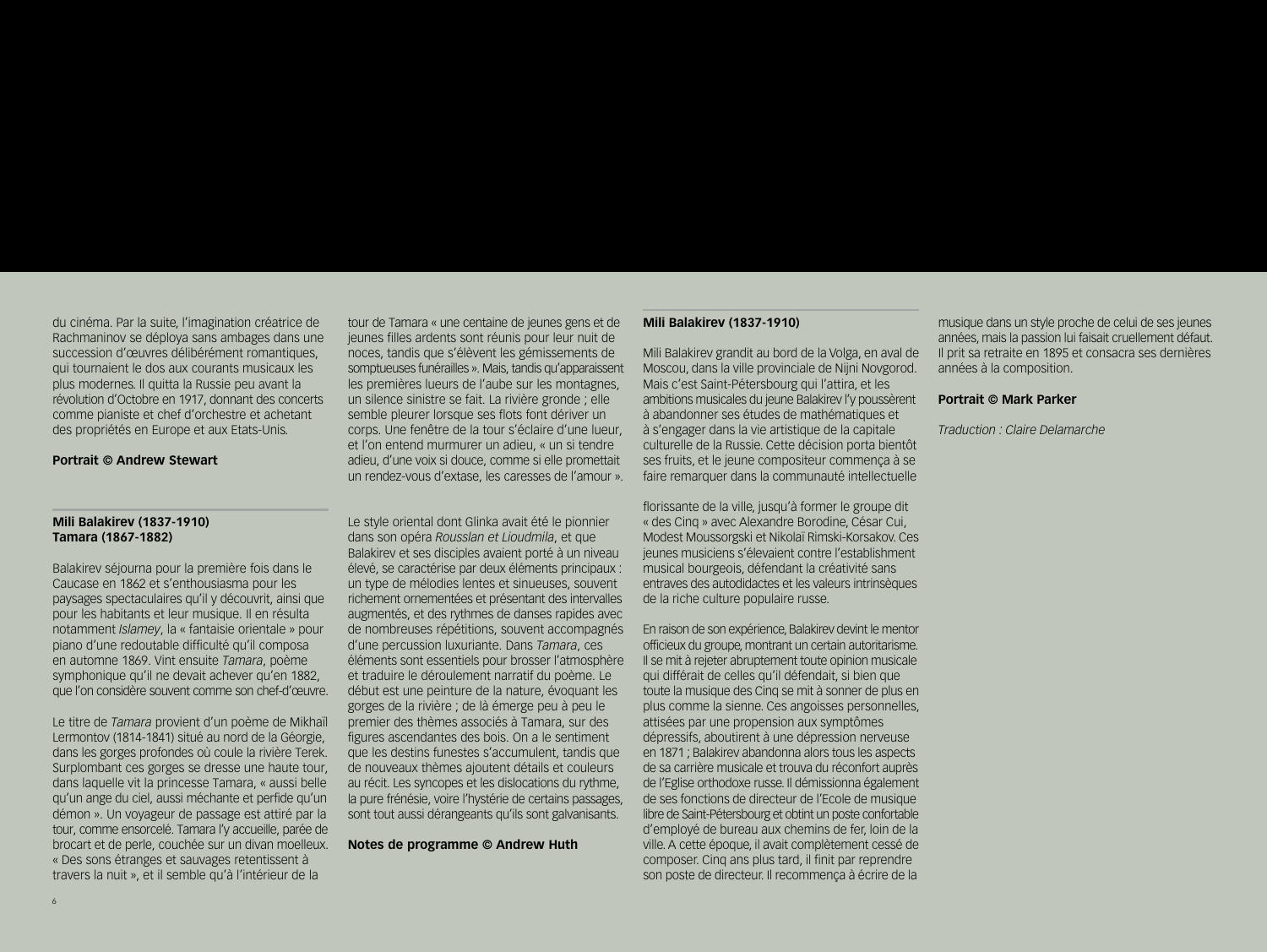# **Einführungstext**

#### **Sergei Rachmaninow (1873–1943) Sinfonie Nr. 1 in d-Moll op. 13 (1895)**

Rachmaninows Stern leuchtete zu Beginn seiner Laufbahn hell am Firmament. Er war kaum 20, als seine als Abschlussprüfungsstück am Moskauer Konservatorium komponierte einaktige Oper *Aleko* von Tschaikowski gelobt und am Bolschoi-Theater aufgeführt wurde. Rachmaninow hatte auch schon sein 1. Klavierkonzert geschrieben. Nach zwei kleiner konzipierten Orchesterstücken, *Der Felsen* und die *Fantasie über Zigeunerthemen*, fühlte er sich gerüstet, die anspruchsvollste Orchestergattung in Angriff zu nehmen. Die Komposition seiner enorm ehrgeizigen 1. Sinfonie nahm fast das ganze Jahr 1895 in Anspruch. Sie sollte alles bisher von ihm Erreichte übertreffen. "Ich glaube, ich begann, völlig neue Wege zu beschreiten", erinnerte sich Rachmaninow viele Jahre später.

Beljajew erklärte sich bereit, das Werk aufzuführen. Beljajew war Gründer und Mäzen der Russischen Sinfoniekonzerte in St. Petersburg, eine Konzertreihe zur Förderung neuer russischer Musik unter der gemeinsamen Leitung von Rimski-Korsakow und Glasunow. Vielleicht hätte Rachmaninow besser daran getan, seine Sinfonie in Moskau aufführen zu lassen, wo er besser bekannt war. Aber er freute sich sicherlich auf eine Uraufführung mit Prestigewert in St. Petersburg, wo Glasunow schon eine Aufführung des *Felsens* dirigiert hatte.

Die Sinfonie war allerdings eine andere Sache: Sowohl Rimski-Korsakow als auch Glasunow gaben ihre Bedenken zu verstehen. Dazu kommt, dass Glasunow zwar ein feiner Komponist und

vielseitiger Musiker war, aber kein inspirierender Dirigent, und unbedingt nicht der rechte Mann für eine ideale Umsetzung einer Musik, die er nicht besonders mochte. Die Proben für die Sinfonie waren völlig unzureichend (auf dem Programm standen noch zwei weitere Uraufführungen), und die Aufführung am 27. März 1897 gestaltete sich zu einer der berüchtigtsten Katastrophen in der Musikgeschichte. Rachmaninow hockte draußen vor dem Saal und nahm seine eigene Musik kaum wahr. Wie immer, wenn ein Werk durchfällt, wurde dem Komponisten und nicht dem Dirigenten (der, mal von den anderen Schwächen abgesehen, wahrscheinlich betrunken war) die ganze Schuld zugeschoben. Die meisten Rezensionen waren vernichtend. Rachmaninows Selbstwertgefühl wurde erschüttert, und lange gelang es ihm nicht, ein gewichtiges neues Werk zu komponieren (auch wenn er zu jener Zeit auf anderen Gebieten sehr aktiv war und das Fundament für seine Laufbahn als Pianist und Dirigent schuf). Erst 1901 legte er sein nächstes Werk vor, das 2. Klavierkonzert.

Rachmaninow überlegte sich immer wieder einmal, die Sinfonie zu überarbeiten. Aber als er 1918 auswanderte, verblieb die Partitur in Russland und verschwand dann. Erst 1944 stieß man wieder auf die originalen Orchesterstimmen, auf deren Grundlage die Sinfonie rekonstruiert und am 17. Oktober 1945 in Moskau aufgeführt werden konnte. Zwei Dinge schälten sich bei der Wiederentdeckung der Sinfonie heraus: Hier hatte man es mit der kühnsten und interessantesten russischen Sinfonie seit der von Tschaikowski ein Jahrzehnt zuvor komponierten *Pathétique* zu tun. Zudem hatte die feindliche Rezeption der 1. Sinfonie in Rachmaninow einen

Richtungswechsel seines Komponierens veranlasst, denn er erlaubte sich später nie wieder solch einen Ausdruck roher Leidenschaft und solche unverhohlen tragische Gesten.

Wie Tschaikowski schafft auch Rachmaninow eine Spannung durch kontrastierende Themengruppen ganz unterschiedlichen Charakters. Der Zusammenhalt der Sinfonie wiederum wird durch eine zyklische Form und stets deutlich erkennbare thematische Verweise bewerkstelligt. Jeder Satz beginnt mit dem gleichen Motiv aus vier Tönen. Im ersten Satz wird das Motiv sofort von einer unheilvoll absteigenden Geste in den tiefen Streichern gefolgt. Das bildet das wiederkehrende Mottothema der Sinfonie, das in verschiedenen Verkleidungen in vielen späteren Themen zu hören ist.

In der gesamten Sinfonie gibt es einen auffallenden Kontrast zwischen den Themen mit fast liturgischem Charakter und den Themen mit Wendungen aus der Zigeunermusik. Man hat diese Polarität als die Widerspieglung eines persönlichen Dramas im Leben Rachmaninows gedeutet. Die Partitur enthält die Widmung "Für A. L." und die grimmigen Worte des hl. Pauls: "Rache ist mein, ich will vergelten." Das ist auch das Epigraph für Tolstois *Anna Karenina*, die Geschichte einer zum Selbstmord getriebenen, leidenschaftlichen Frau. "A. L." steht mit höchster Wahrscheinlichkeit für Anna Lodischenskaja, eine mit einem Freund Rachmaninows verheiratete Frau mit Zigeunerherkunft. Aber man weiß nichts Gesichertes über Rachmaninows Beziehung zu ihr, und ihre Geschichte ist weiterhin im Schleier des Geheimnisses gehüllt. Man weiß allerdings, dass Rachmaninow in seinem letzten Werk, den

*Sinfonischen Tänzen*, das Mottothema seiner 1. Sinfonie wieder aufnahm, in einem goldenen Klangschimmer. Welche Erfahrung auch immer hinter der Sinfonie gelegen haben mag, war sie Rachmaninow auch noch am Ende seines Lebens sehr gegenwärtig.

#### **Einführungstext © Andrew Huth**

#### **Sergei Rachmaninow (1873–1943)**

"Melodie ist Musik", schrieb Rachmaninow, "die Grundlage der Musik als Ganzes, weil eine perfekte Melodie ihre eigene harmonische Gestalt birgt und ins Leben ruft." Die Leidenschaft des russischen Komponisten, Pianisten und Dirigenten für Melodien spielte in seinem Schaffen eine zentrale Rolle und ist deutlich hörbar in seiner *Rhapsodie über ein Thema von Paganini*, einer brillanten und vielseitigen Variationsreihe über ein Thema des großartigen Violinisten und Komponisten des 19. Jahrhunderts Niccolò Paganini.

Obwohl der Vater des jungen Sergei den Großteil des Erbes verschwendete, investierte er anfänglich klug in die musikalische Ausbildung seines Sohns. 1882 erhielt der Junge ein Stipendium für ein Studium am St. Petersburger Konservatorium, doch weitere Katastrophen zu Hause hinderten seine Entwicklung. Er zog deshalb nach Moskau und studierte dort weiter. Hier erwies er sich als ein ausgezeichneter Klavierstudent und begann mit Kompositionsunterricht. Rachmaninows frühe Werke zeigen den Einfluss von Rimski-Korsakow und Tschaikowski. Doch bald schon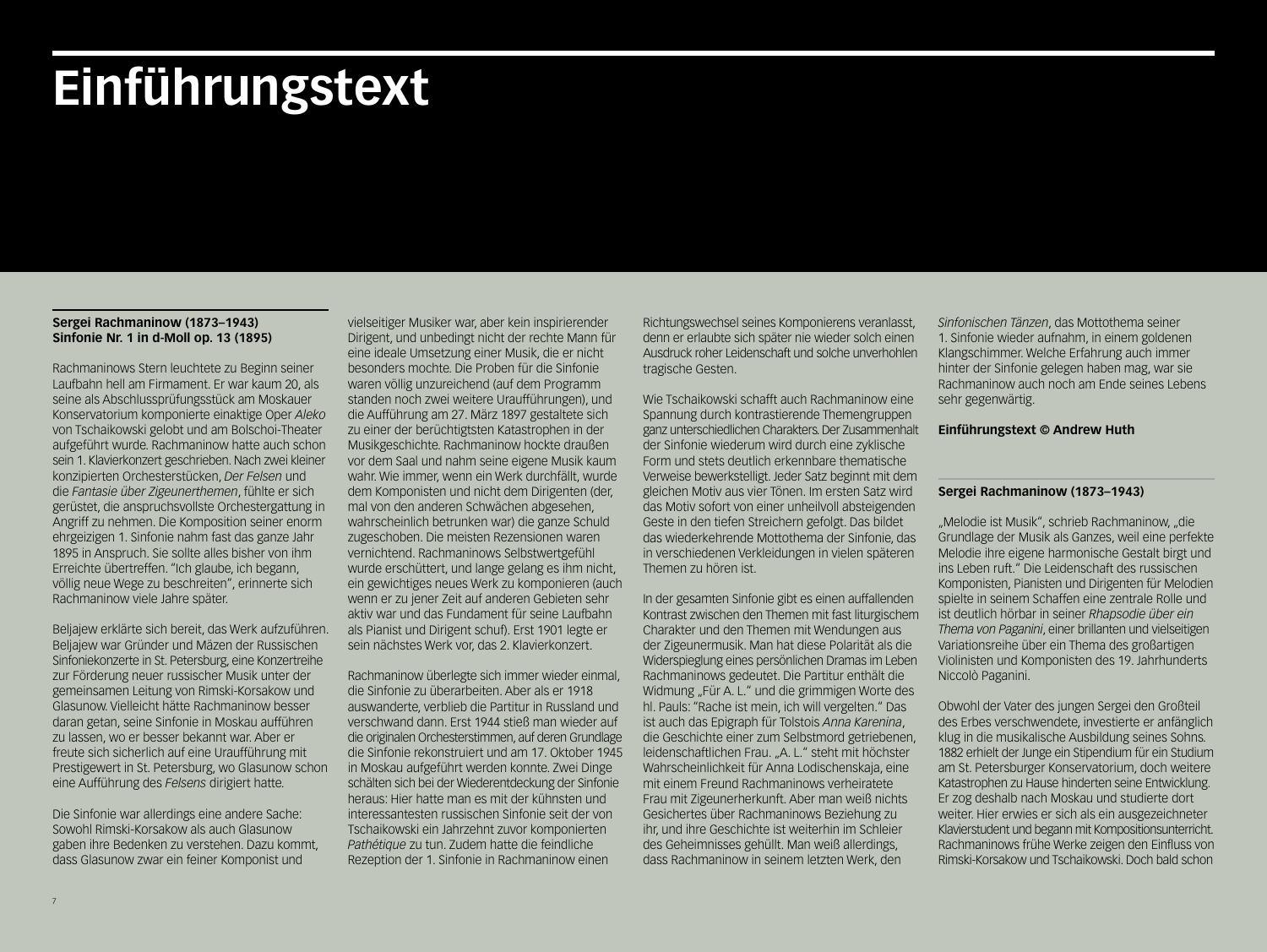bildete er eine eigene, opulent lyrische Musiksprache heraus, die deutlich in seinem Prélude in cis-Moll für Klavier (1892) zum Ausdruck kommt. Seine 1. Sinfonie (1897) wurde von den Rezensenten zerrissen, was das Selbstwertgefühl des Komponisten total zerrüttete. Verzweifelt bat er Dr. Nikolai Dahl um Hilfe, dessen Hypnotherapie Rachmaninows Glauben an sich selbst wiederherstellte und ihn im Willen stärkte, sein 2. Klavierkonzert abzuschließen, das durch seine spätere Verwendung als Musik zum Filmklassiker *Begegnung* weithin bekannt wurde. Danach entfaltete sich Rachmaninows Kreativität frei und er schuf eine Reihe von unverhohlen romantischen Werken jenseits neuerer musikalischer Trends. Er verließ Russland kurz vor der Oktoberrevolution 1917, unternahm Konzertreisen als Pianist und Dirigent und erwarb Immobilien in Europa und den USA.

#### **Kurzbiografie © Andrew Stewart**

#### **Mili Balakirew (1837–1910) Tamara (1867–1882)**

Balakirew besuchte den Kaukasus zum ersten Mal 1862 und war von den dramatischen Landschaften, den Menschen und ihrer Musik begeistert. Ein Resultat dieses Besuchs war *Islamej*, die verteufelt schwierige "orientalische Fantasie" für Klavier, die Balakirew im Herbst 1869 komponierte. Dann kam die sinfonische Dichtung *Tamara*, die allerdings erst 1882 abgeschlossen wurde. Viele betrachten *Tamara* als das Hauptwerk des Komponisten.

Der Titel *Tamara* stammt aus einem Gedicht Michail Lermontows (1814-41), das eine tiefe Schlucht im

Norden Georgiens beschreibt, durch die der Fluss Terek fließt. In einem Turm über der Schlucht lebt die Prinzessin Tamara "wie himmlische Engel so schön/ dämonische Pläne sie hegt". Ein Reisender kommt an dem Turm vorbei und wird von ihm wie verzaubert angezogen. Dort wird er von Tamara begrüßt, die gekleidet in Samt und Perlen auf einem Bett liegt. "Und Klänge, so seltsam und wild/ ertönten von dort durch die Nacht", und es scheint, als ob in Tamaras Turm "wohl einhundert Pärchen vereint/ zu hochzeitlich freudigem Tun/ das laut eine Leiche beweint." Aber beim ersten Lichtstrahl der Morgendämmerung über dem Felsen breitet sich eine unheimliche Stille aus. Der Fluss rauscht weiter, und es scheint, als ob er weint, wenn seine Wogen einen Körper davongetragen. In einem Turmfenster flattert ein zartweißes Etwas und flüstert: "'Mach's gut!'/ Es war so ein rührender Abschied/ so süß klang die Stimme noch nach/ die Wiedersehnsfreude und Liebe/ auf ewig und immer versprach."

Der orientalische Stil, der von Glinka in seiner Oper *Ruslan und Ljudmila* erstmals vorgestellt und dann von Balakirew und seinen Anhängern auf eine neue Stufe gehoben wurde, zeichnete sich durch zwei Eigenschaften aus: eine zähe langsame Melodie, die häufig stark verziert war und übermäßige Intervalle enthielt, sowie schnelle Tanzrhythmen mit reichlich Wiederholung, die oft mit viel Schlagzeug begleitet wurden. In *Tamara* sind diese Eigenschaften zur Wiedergabe der Atmosphäre und des Gedichtverlaufs von wesentlicher Bedeutung. Der Beginn ist Tonmalerei zur Darstellung der Flussschlucht. Hieraus schält sich in den aufsteigenden Holzbläsern allmählich das erste "Tamarathema" heraus. Es herrscht ein Gefühl zunehmender Tragik, wenn

weitere Themen der Erzählung mehr Details und Farbe hinzufügen. Die Synkopen und rhythmischen Verschiebungen, der schiere, ja fast schon hysterische Taumel mancher Passagen sind gleichermaßen beunruhigend wie aufregend.

#### **Einführungstext © Andrew Huth**

#### **Mili Balakirew (1837–1910)**

Mili Balakirew wuchs flussabwärts von Moskau in der an der Wolga gelegenen Verwaltungshauptstadt Nischni Nowgorod auf. Der Reiz ging jedoch von St. Petersburg aus. Von musikalischen Ambitionen erfüllt gab der junge Balakirew seine Mathematikstudien auf und begann ein Künstlerleben in Russlands wichtigster Kulturstadt. Balakirews Entscheidung fand bald Bestätigung. Der junge Komponist machte sich in den Künstlerkreisen der Stadt einen Namen und schloss sich schließlich der *Gruppe der Fünf* an. Zu ihr gehörten neben Balakirew auch Alexander Borodin, César Cui, Modest Mussorgski und Nikolai Rimski-Korsakow. Diese jungen Musiker opponierten sich gegen das bürgerliche Musiketablissement und sprachen sich für den unverdorbenen kreativen Geist eines Autodidakten und den natürlichen Reichtum der umfangreichen russischen Volkskultur aus.

Aufgrund seiner Erfahrung übernahm Balakirew die inoffizielle Rolle eines Mentors für die Gruppe, entwickelte sich jedoch zu einer autoritären Person. Er lehnte unvermittelt alle musikalischen Meinungen ab, die sich von seinen eigenen unterschieden, was dazu führte, dass die Musik aller fünf Komponisten zunehmend ähnlich und immer mehr nach Balakirew klang. Diese Unsicherheiten Balakirews, die durch eine zu starken Depressionsschüben neigenden Persönlichkeit verstärkt wurden, führten 1871 zu einem Nervenzusammenbruch. Balakirew wandte sich da von allen Aspekten seines Musiklebens ab und versuchte, Trost in der russisch-orthodoxen Kirche zu finden. Er trat auch von seiner Leitungsposition an der Musikalischen Freischule in St. Petersburg zurück und fand eine bequeme Anstellung als Eisenbahnbeamter außerhalb der Stadt. Zu diesem Zeitpunkt hatte er völlig mit dem Komponieren aufgehört. Fünf Jahre später kehrte er wieder zurück und nahm erneut seine Arbeit als Direktor auf. Er begann auch wieder, Musik zu komponieren. Stilistisch ähnelte sie den Werken aus seinen jüngeren Jahren, war aber leider nicht von der gleichen Leidenschaft erfüllt. Balakirew trat 1895 in den Ruhestand und widmete seine verbleibenden Jahre dem Komponieren.

#### **Kurzbiografie © Mark Parker**

*Übersetzung aus dem Englischen: Elke Hockings*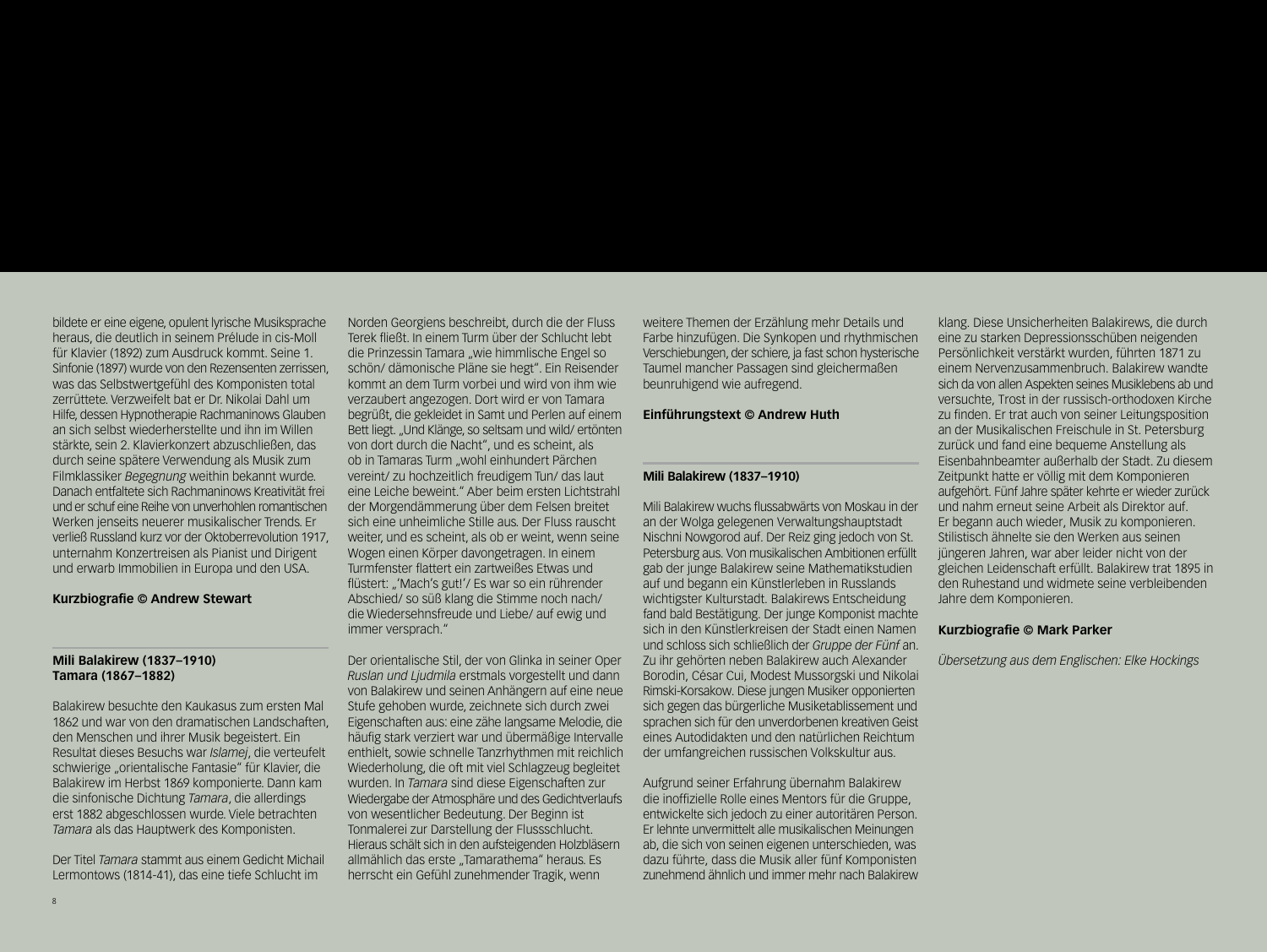# **Valery Gergiev** conductor

Valery Gergiev was Principal Conductor of the London Symphony Orchestra from 2007 to 2015, after which he became Music Director of the Munich Philharmonic Orchestra. He is Artistic Director of the Stars of the White Nights Festival (St Petersburg), the Moscow Easter Festival, the Gergiev Rotterdam Festival, and the Mikkeli International Festival. His inspired leadership as Artistic and General Director of the Mariinsky Theatre since 1988 has brought universal acclaim to this legendary institution. Born in Moscow, he studied conducting with Ilya Musin at the Leningrad Conservatory, won the Herbert von Karajan Conductors' Competition aged 24, and made his Mariinsky Opera debut one year later conducting Prokofiev's *War and Peace*. In 2003 he led St Petersburg's 300th anniversary celebrations, and opened the Carnegie Hall season with the Mariinsky Orchestra, the first Russian conductor to do so since Tchaikovsky conducted the Hall's inaugural concert in 1891. Valery Gergiev's many awards include a Grammy, the Dmitri Shostakovich Award, the Golden Mask Award, People's Artist of Russia Award, and France's Royal Order of the Legion of Honour. His vast discography includes Russian operas, Shostakovich, Prokofiev, and Tchaikovsky Symphonies, and numerous discs on the LSO Live and Mariinsky labels, including a Mahler Symphony cycle, Bartok's *Bluebeard's Castle*, Wagner's *Parsifal*, Donizetti's *Lucia di Lammermoor*, and a disc of Debussy's music.

Valery Gergiev a été chef principal du London Symphony Orchestra de 2007 à 2015, devenant ensuite directeur musical de l'Orchestre philharmonique de Munich. Il est le directeur artistique du festival Stars of the White Nights (Saint-Pétersbourg), du Festival de Pâques de Moscou, du Festival Gergiev de Rotterdam et du Festival international de Mikkeli. Directeur artistique et général du Théâtre Mariinski de Saint-Pétersbourg depuis 1988, il a offert, par sa gestion inspirée, une reconnaissance internationale à cette institution légendaire. Né à Moscou, il a étudié la direction d'orchestre auprès d'Ilya Moussine au Conservatoire de Leningrad, remporté le Concours de direction Herbert-von-Karajan à l'âge de vingt-quatre ans et fait ses débuts au Mariinski un an plus tard, dirigeant *Guerre et Paix* de Prokofiev. En 2003, il a mené les célébrations du tricentenaire de Saint-Pétersbourg et ouvert la saison du Carnegie Hall de New York avec l'Orchestre du Mariinski, premier Russe à avoir cet honneur depuis que Tchaïkovski dirigea le concert inaugural de la salle en 1891. Parmi les nombreuses récompenses obtenues par Valery Gergiev figurent un Grammy, le prix Dmitri-Chostakovitch, le Masque d'or, le titre d'Artiste du peuple de Russie et la Légion d'honneur. Sa vaste discographie comprend des opéras russes, des symphonies de Chostakovitch, Prokofiev et Tchaïkovski, ainsi que de nombreux disques sous les labels LSO Live et Mariinski, notamment une intégrale des

9

symphonies de Mahler, *Le Château de Barbe-Bleue* de Bartók, *Parsifal* de Wagner, *Lucia di Lammermoor* de Donizetti et un disque Debussy.

Waleri Gergijew war zwischen 2007 und 2015 Chefdirigent des London Symphony Orchestra, bevor er die Stelle des musikalischen Leiters der Münchner Philharmoniker übernahm. Er ist künstlerischer Leiter des Festivals "Sterne der Weißen Nächte" (St. Petersburg), des Moskauer Osterfestivals, des Gergiev Rotterdam Festival sowie des Musiikkijuhlat in Mikkeli. Waleri Gergijews kluges Management als künstlerischer Leiter und Intendant des Mariinski-Theaters seit 1988 verschaffte dieser legendären Einrichtung hohe Anerkennung. Er wurde in Moskau geboren und studierte Dirigieren am Leningrader Konservatorium bei Ilja Musin, gewannt im Alter von 24 Jahren den Dirigentenwettbewerb der Herbert-von-Karajan-Stiftung und gab ein Jahr später sein Debüt am Kirow-Theater (heute Mariinski-Theater), bei dem er Prokofjews *Vojna i mir* [Krieg und Frieden] dirigierte. 2003 leitete er die Feierlichkeiten zum 300. Jahrestag von St. Petersburg und eröffnete mit dem Mariinski-Orchester die Spielzeit an der Carnegie Hall. Nach Tschaikowski, der das Eröffnungskonzert 1891 dirigiert hatte, war Waleri Gergijew erst der zweite russische Dirigent, der so einen Auftakt zur Spielzeit in der Carnegie Hall leitete. Zu Waleri Gergijews vielen Preisen gehören ein Grammy-Preis, ein Dmitri-Schostakowitsch-Preis, eine Goldene Maske, der Ehrentitel Volkskünstler Russlands und Frankreichs Ehrenlegion [Ordre national de la Légion d'honneur]. In Waleri Gergijews riesiger Diskografie findet man russische Opern sowie Sinfonien von Schostakowitsch, Prokofjew und Tschaikowski nebst zahllosen Aufnahmen beim Label LSO Live und Mariinski-Label mit unter anderem einem Zyklus von Mahlersinfonien, Bartóks *A kékszakállú herceg vára* [Herzog Blaubarts Burg], Wagners *Parsifal*, Donizettis *Lucia di Lammermoor* und eine CD mit Debussys Musik.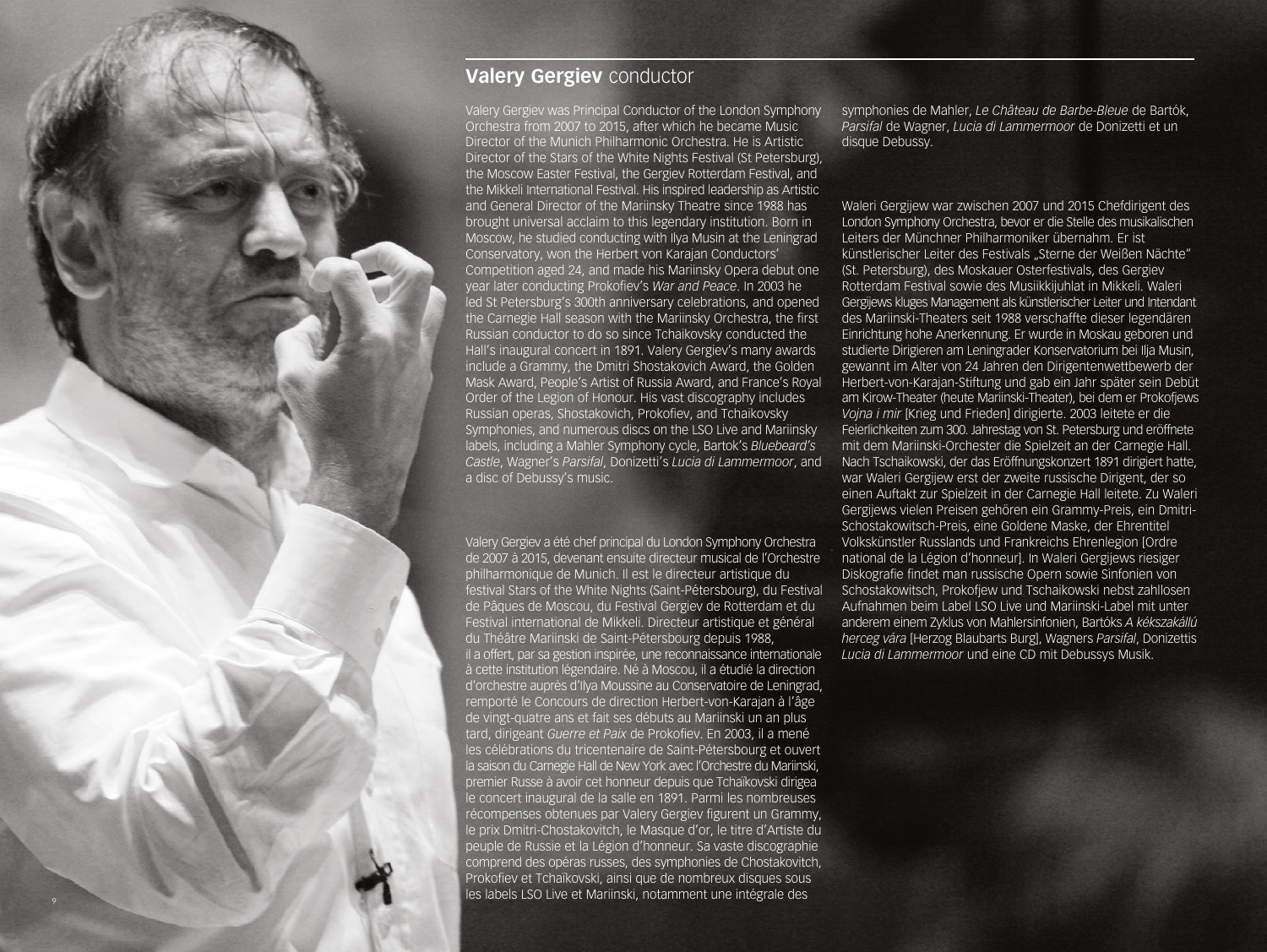# **Orchestra**

#### **First Violins**

Tomo Keller LEADER Lennox Mackenzie Clare Duckworth Gerald Gregory Claire Parfitt Laurent Quénelle Ginette Decuyper Jörg Hammann Colin Renwick Ian Rhodes Sylvain Vasseur Rhys Watkins Shlomy Dobrinsky Hilary Jane Parker Erzsebet Racz Julia Rumley

#### **Second Violins**

David Alberman \* Sarah Quinn Miya Väisänen Julian Gil Rodriguez David Ballesteros

## Richard Blayden Matthew Gardner Belinda McFarlane Naoko Keatley Iwona Muszynska Andrew Pollock Paul Robson Hazel Mulligan Violeta Vancica

### **Violas**

Edward Vanderspar \* Gillianne Haddow Anna Bastow Julia O'Riordan Regina Beukes German Clavijo Robert Turner Jonathan Welch Elizabeth Butler Fiona Dalgliesh Richard Holttum Caroline O'Neill

#### **Cellos**

Rebecca Gilliver \* Minat Lyons Alastair Blayden Jennifer Brown Noel Bradshaw Eve-Marie Caravassilis Daniel Gardner Hilary Jones Amanda Truelove Orlando Jopling

#### **Double Basses**

Håkan Ehrén \*\* Colin Paris Patrick Laurence Thomas Goodman Matthew Gibson Joe Melvin Jani Pensola Axel Bouchaux

## **Flutes**

Adam Walker \* Alex Jakeman

**Piccolo** Sharon Williams \*

# **Oboes** Timothy Rundle \*\*

Ruth Contractor <sup>1</sup>

**Cor Anglais** Sarah Harper \*\* <sup>2</sup>

## **Clarinets**

Andrew Marriner \* Chi-Yu Mo James Burke <sup>2</sup>

## **Bassoons** Daniel Jemison \* Dominic Tyler

### **Horns**

Timothy Jones \* HongPark Kim \*\* <sup>1</sup> Angela Barnes Andrew Budden Jonathan Lipton

### **Trumpets**

Nicholas Betts \*\* Gerald Ruddock Daniel Newell <sup>1</sup>

## **Trombones** Dudley Bright \* James Maynard

**Bass Trombone** Paul Milner \*

**Tuba** Patrick Harrild \*

### **Timpani**

Nigel Thomas \*

### **Percussion**

Neil Percy \* David Jackson Sam Walton Antoine Bedewi Tom Edwards Benedict Hoffnung <sup>2</sup>

## **Harps**

Bryn Lewis \* <sup>2</sup> Nuala Herbert <sup>2</sup>

- Principal
- \*\* Guest Principal
- <sup>1</sup> Rachmaninov Symph 1
- <sup>2</sup> Balakirev Tamara